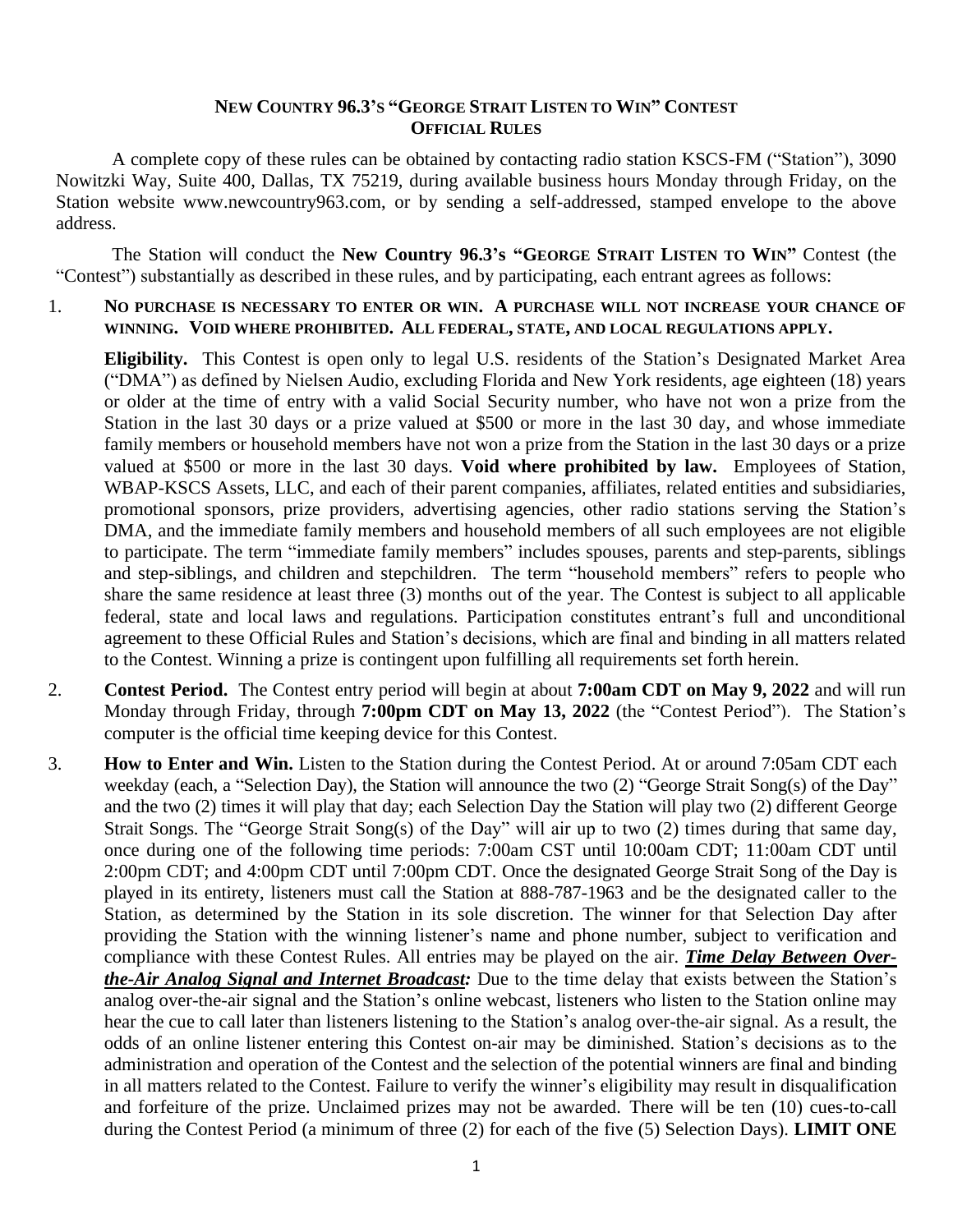- **PRIZE PER PERSON.** 4. **Verification of Potential Winner.** THE ELIGIBILITY OF ALL POTENTIAL CONTEST WINNERS IS SUBJECT TO VERIFICATION BY STATION WHOSE DECISIONS ARE FINAL AND BINDING IN ALL MATTERS RELATED TO THE CONTEST. The potential winner must continue to comply with all terms and conditions of these Official Rules, and winning is contingent upon fulfilling all requirements. The potential winner may be notified by email and/or telephone call after the date of random drawing and/or winner determination. The potential winner will be required to sign and return to Station, within three (3) days of the date notice is sent, an affidavit of eligibility and a liability/publicity release (except where prohibited) to claim the prize, if applicable. A winner who returns the affidavit of eligibility and liability/publicity release will be deemed to have accepted the contest prize and thereafter will not be permitted to rescind their acceptance of the prize and/or return the prize. If a potential winner cannot be contacted, fails to sign and return the affidavit of eligibility and/or the liability/publicity release within the required time period (if applicable), or if the prize or prize notification is returned as undeliverable, potential winner forfeits prize. In the event that the potential winner of a prize is disqualified for any reason, Station may award the applicable prize to an alternate winner by random drawing from among all remaining eligible entries. Unclaimed prizes may not be awarded.
- 5. **Prizes.** Ten (10) prizes will be awarded in this Contest. Each winner will receive: two (2) tickets to see George Strait at Dickies Arena on November 18<sup>th</sup> OR 19th. 2022.

The approximate retail value ("ARV") of each prize is two hundred fifty dollars (\$250.00).

**TOTAL ARV OF ALL CONTEST PRIZES IS: TWO THOUSAND FIVE HUNDRED DOLLARS (\$2,500.00).**

**For entry to the prize event(s), each event attendee may be required to show valid proof of vaccination against the COVID-19 virus and/or valid proof of a negative test for the COVID-19 virus within 72 hours (or such other time as the event organizers require) prior to the event(s). Attendees are encouraged to check event organizers' website prior to attending the event for upto-date information on event attendance requirements.**

Winner is responsible for all taxes associated with prize receipt and/or use. Odds of winning a prize depend on a number of factors including the number of eligible entries received during the Contest Period and listeners participating at any given time.

There is no substitution, transfer, or cash equivalent for prizes, except that the Station may, in its sole discretion and to the extent permitted by law, substitute prizes of comparable value or cash. The prizes are expressly limited to the item(s) listed above and do not include taxes, gratuities or any other expenses. Any tickets and/or gift certificates/cards awarded as part of a prize will be subject to the terms and conditions set forth by the issuer and are valid only on the date(s) printed on the tickets or gift certificates/cards. Other restrictions may apply.

If any prize or a portion of any prize is postponed, cancelled, or otherwise unavailable due to disease, epidemic, pandemic, quarantine, any acts of government and/or any reason that is beyond the control of Station or any Sponsor, then no substitution shall be provided. Station and any Sponsors make no representation or warranty about the safety of any prize. By accepting and using a prize, each winner acknowledges and assumes all risks of accepting and using the prize, and any other risks associated with the prize.

6. **Entry Conditions and Release.** By entering, each entrant agrees to: (a) comply with and be bound by these Official Rules and the decisions of the Station, which are binding and final in all matters relating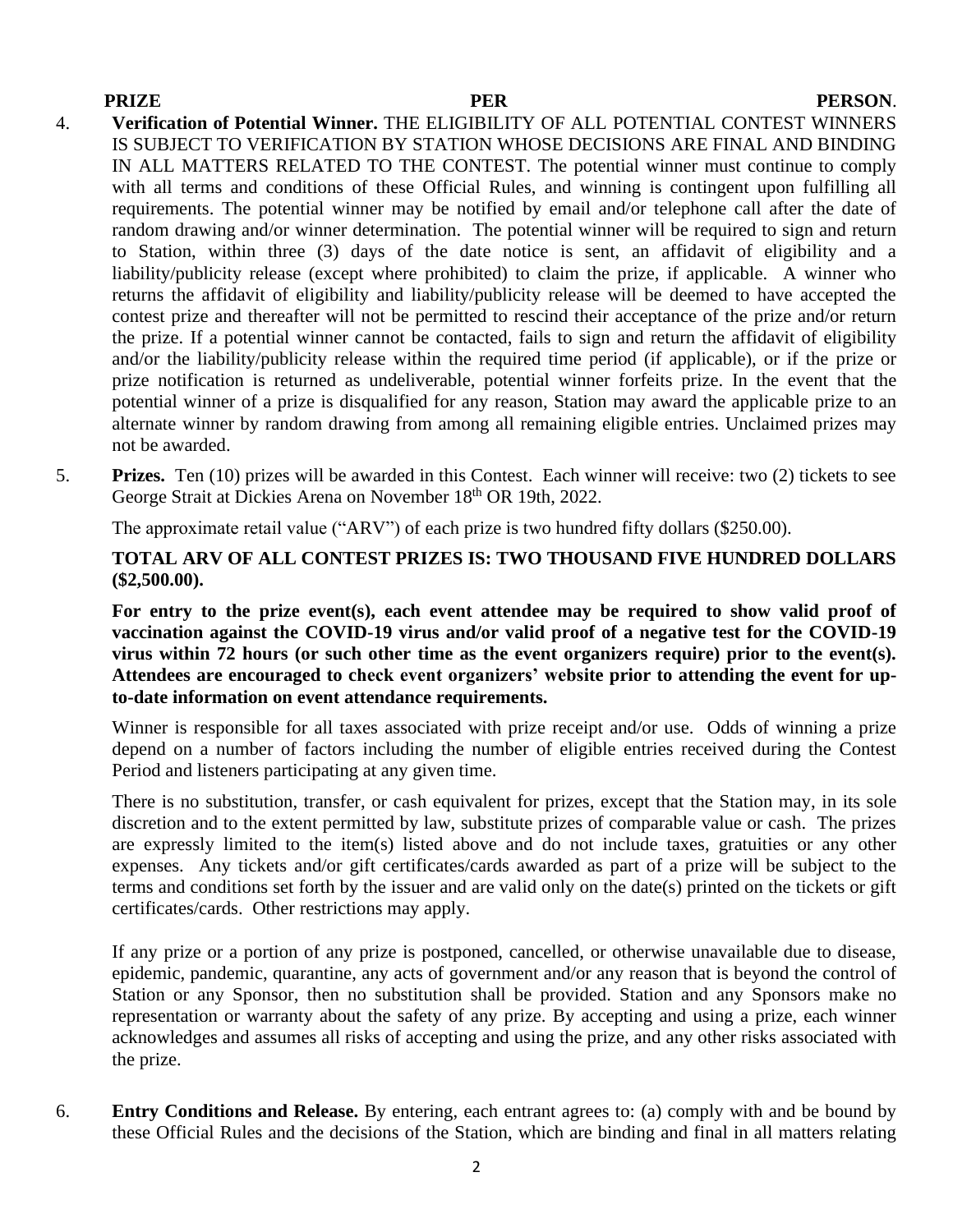to this Contest; (b) release and hold harmless Station, Cumulus Media New Holdings Inc., and each of their affiliated companies, participating sponsors, the prize suppliers and any other organizations responsible for sponsoring, fulfilling, administering, advertising or promoting the Contest, and each of their respective past and present officers, directors, employees, agents and representatives (collectively, the "Released Parties") from and against any and all claims, expenses, and liability, including but not limited to negligence and damages of any kind to persons and property, including but not limited to invasion of privacy (under appropriation, intrusion, public disclosure of private facts, false light in the public eye or other legal theory), defamation, slander, libel, violation of right of publicity, infringement of trademark, copyright or other intellectual property rights, property damage, or death or personal injury arising out of or relating to a entrant's entry, creation of an entry or submission of an entry, participation in the Contest, acceptance or use or misuse of prize (including any travel or activity related thereto) and/or the broadcast, exploitation or use of entry; and (c) indemnify, defend and hold harmless the Released Parties from and against any and all claims, expenses, and liabilities (including reasonable attorneys' fees) arising out of or relating to an entrant's participation in the Contest and/or entrant's acceptance, use, non-use or misuse of the prize.

- 7. **Publicity.** Participation in the Contest constitutes entrant's consent to use by the Station and its agent of entrant's name, likeness, photograph, voice, opinions, entry, and/or biographical information (including hometown and state) for promotional purposes in any media, worldwide, without further payment or consideration, unless otherwise prohibited by law.
- 8. **Taxes.** All State, Local, Federal and/or other taxes, duties, tariffs, title fees, licensing fees, or other fees for prizes awarded become the sole responsibility of the winner. All those who win a prize or prizes valued \$600 or more in any given year will be issued an IRS Form 1099 to report their winnings.
- 9. **General Conditions.** Station reserves the right to cancel, suspend and/or modify the Contest, or any part of it, if any fraud, technical failures or any other factor beyond Station's reasonable control impairs the integrity or proper functioning of the Contest, as determined by Station in its sole discretion. Station reserves the right in its sole discretion to disqualify any individual it finds to be tampering with the entry process or the operation of the Contest or to be acting in violation of these Official Rules or acting in an unsportsmanlike or disruptive manner. Any attempt by any person to deliberately undermine the legitimate operation of the Contest may be a violation of criminal and civil law, and, should such an attempt be made, Station reserves the right to seek damages from any such person to the fullest extent permitted by law. Station's failure to enforce any term of these Official Rules shall not constitute a waiver of that provision.
- 10. **Limitations of Liability.** The Released Parties are not responsible for: (a) any incorrect or inaccurate information, whether caused by Station, entrants, printing errors or by any of the equipment or programming associated with or utilized in the Contest; (b) technical failures of any kind, including but not limited to malfunctions, interruptions, or disconnections in phone lines or network hardware or software; (c) unauthorized human intervention in any part of the entry process or the Contest; (d) technical or human error that may occur in the administration of the Contest or the processing of entries; or (e) any injury or damage to persons or property that may be caused, directly or indirectly, in whole or in part, from entrant's participation in the Contest or receipt or use, non-use or misuse of any prize. No more than the stated number of prizes will be awarded. In event that a production, technical, programming or other error causes more than stated number of prizes as set forth in these Official Rules to be claimed, Station reserves the right to award only the stated number of prizes by a random drawing among all legitimate, unawarded, eligible prize claims.
- 11. **Disputes.** Entrant agrees that: (a) any and all disputes, claims and causes of action arising out of or connected with this Contest, or any prizes awarded, shall be resolved individually, without resort to any form of class action; (b) any and all disputes, claims and causes of action arising out of or connected